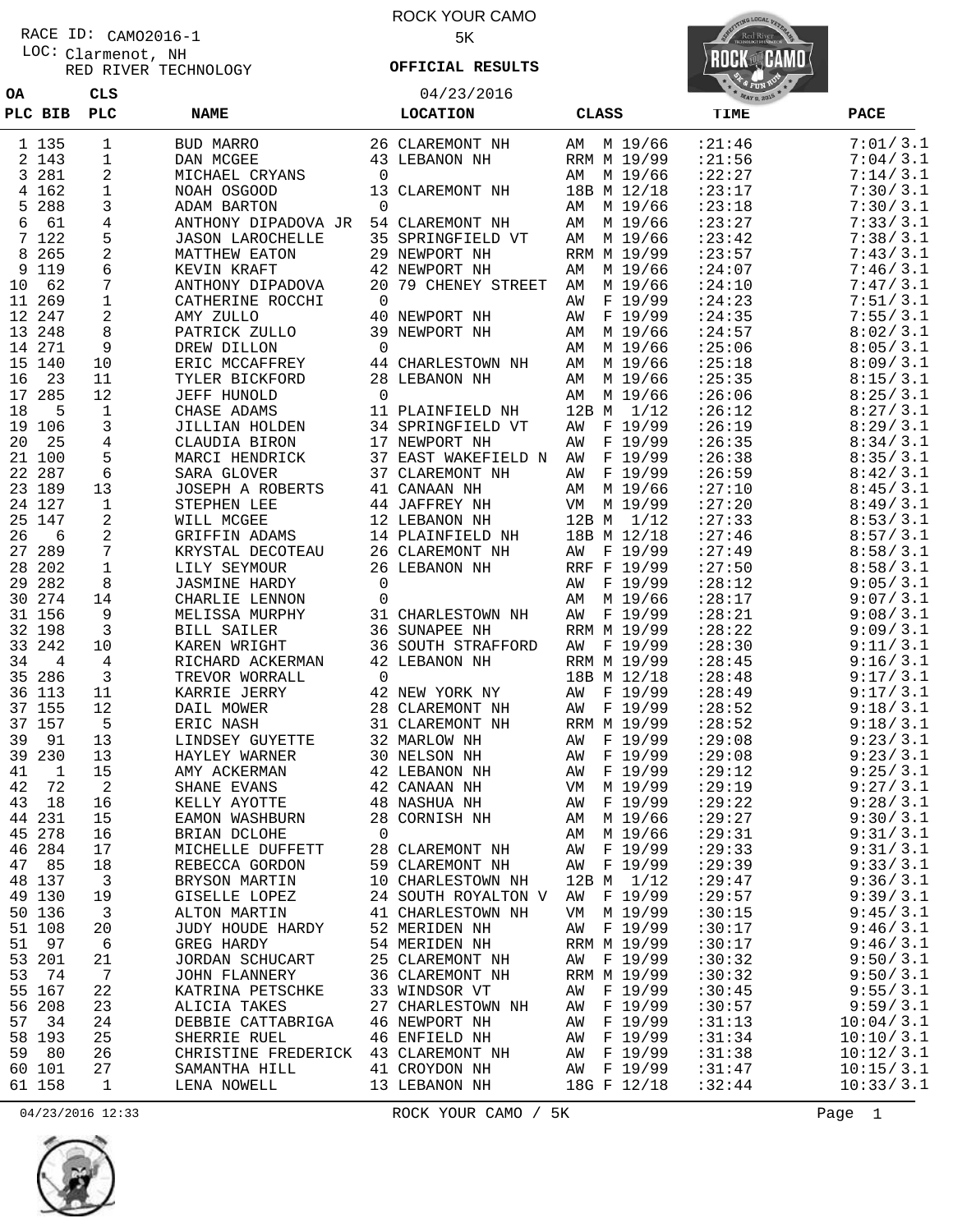Clarmenot, NH LOC: RACE ID: CAMO2016-1

**OA CLS**

RED RIVER TECHNOLOGY

ROCK YOUR CAMO 5K

04/23/2016 **OFFICIAL RESULTS**



| PLC BIB   | PLC          | <b>NAME</b>                         |                | <b>LOCATION</b>                                            | <b>CLASS</b>    | <b>TIME</b> | <b>PACE</b> |
|-----------|--------------|-------------------------------------|----------------|------------------------------------------------------------|-----------------|-------------|-------------|
| 62 138    | $\mathbf{1}$ | STEPHANIE MATHEW                    |                | 36 LEBANON NH                                              | F 19/99<br>VF   | :32:48      | 10:34 / 3.1 |
| 63 263    | 28           | DENISE THEROUX                      | $\Omega$       |                                                            | F 19/99<br>AW   | :32:55      | 10:37/3.1   |
| 64<br>26  | 29           | AMBER BLAKE                         |                | 24 SPRINGFIELD VT                                          | F 19/99<br>AW   | :33:05      | 10:40/3.1   |
| 27<br>64  | 29           | ASHLEY BLAKE                        |                | 22 WINDSOR VT                                              | F 19/99<br>AW   | :33:05      | 10:40/3.1   |
| 66 134    | 4            | BRIAN MALONEY                       |                | 32 HAVERHILL MA                                            | M 19/99<br>VM   | :33:15      | 10:43/3.1   |
| 37<br>67  | 31           | ERIN CLARK                          |                | 42 CLAREMONT NH                                            | F 19/99<br>AW   | :33:20      | 10:45/3.1   |
| 38<br>67  | 4            | NATHAN CLARK                        |                | 11 CLAREMONT NH                                            | 12B M 1/12      | :33:20      | 10:45/3.1   |
| 69 164    | 2            | TERI ANNE PALMER                    |                | <b>48 CHARLESTOWN NH</b>                                   | F 19/99<br>VF   | :33:27      | 10:47/3.1   |
| 70 207    | 32           | DIANNE SWINYER                      |                | 61 CHARLESTOWN NH                                          | F 19/99<br>AW   | :33:34      | 10:49/3.1   |
| 71<br>2   | 1            | AVA ACKERMAN                        |                | 12 LEBANON NH                                              | $12G$ F<br>1/12 | :33:36      | 10:50/3.1   |
| 71 132    | $\mathbf{1}$ | ELLA MAHER                          |                | 12 LEBANON NH                                              | $12G$ F<br>1/12 | :33:36      | 10:50/3.1   |
| 73 120    | 33           | <b>JESSICA KRUEGER</b>              |                | 45 GRANTHAM NH                                             | F 19/99<br>AW   | :33:42      | 10:52/3.1   |
| 74 121    | 4            | STEPHEN KRUEGER                     |                | 14 GRANTHAM NH                                             | 18B M 12/18     | :33:43      | 10:52/3.1   |
| 75<br>10  | 3            | KAMDYN ALDRICH                      |                | 10 CLAREMONT NH                                            | $12G$ F<br>1/12 | :33:54      | 10:56 / 3.1 |
| 76 178    | 34           | PATTY POMERLEAU                     |                | 27 WINDSOR VT                                              | F 19/99<br>AW   | :34:03      | 10:59/3.1   |
| 77<br>131 | 35           | HANNAH MAGEE                        |                | 24 WOBURN NH                                               | F 19/99<br>ΑW   | :34:10      | 11:01/3.1   |
| 41<br>78  | 36           | SHARON COMPANION                    |                | 52 CLAREMONT NH                                            | F 19/99<br>AW   | :34:20      | 11:04/3.1   |
| 98<br>79  | 37           | LISA HEATH                          |                | 42 CHARLESTOWN NH                                          | F 19/99<br>ΑW   | :34:22      | 11:05/3.1   |
| 291<br>80 | 38           | LYNDI NELSON                        | $\mathbf 0$    |                                                            | F 19/99<br>AW   | :34:25      | 11:06/3.1   |
| 81<br>65  | 39           | ANGELA DOUGHER                      |                | 34 WINDSOR VT                                              | F 19/99<br>AW   | :34:26      | 11:06/3.1   |
| 82 133    | 17           | PHILIP MAJOR                        |                | 42 EAST WAKEFIELD N                                        | M 19/66<br>AΜ   | :34:30      | 11:07/3.1   |
| 83 160    | 40           | KIM O'CONNOR                        |                | 37 MERRIMACK NH                                            | F 19/99<br>ΑW   | :34:31      | 11:08/3.1   |
| 84 222    | 41           | CINDI VASALE                        |                | 63 WILTON CT                                               | F 19/99<br>ΑW   | :35:09      | 11:20/3.1   |
| 85 205    | 3            | ALISSA SIMINO                       |                | 22 CORNISH NH                                              | F 19/99<br>VF   | :35:33      | 11:28/3.1   |
| 85 258    | 18           | LUCAS GOODWIN                       | $\overline{0}$ |                                                            | M 19/66<br>AΜ   | :35:33      | 11:28/3.1   |
| 203<br>87 | 19           | NATE SEYMOUR                        |                | 56 WEST LEBANON NH                                         | M 19/66<br>AΜ   | :36:13      | 11:40/3.1   |
| 223<br>88 | 5            | ABBY VIGNEAU                        |                | 11 SPRINGFIELD VT                                          | 12B M 1/12      | :36:31      | 11:46/3.1   |
| 89<br>99  | 42           | BRENNA HEIGHES                      |                | 43 CLAREMONT NH                                            | F 19/99<br>AW   | :36:33      | 11:47/3.1   |
| 50<br>90  | 43           | TRACY CURRIER                       |                | 46 CLAREMONT NH                                            | F 19/99<br>ΑW   | :36:35      | 11:48/3.1   |
| 70<br>91  | 44           | HEATHER ELDER                       |                | 25 NORWICH VT                                              | F 19/99<br>AW   | :36:49      | 11:52/3.1   |
| 73<br>91  | 44           | TIKA FISHER                         |                | 29 NORWICH VT                                              | F 19/99<br>ΑW   | :36:49      | 11:52/3.1   |
| 260<br>93 | 46           | KATHERINE DICKINSON                 |                | 45 CLAREMONT NH                                            | F 19/99<br>AW   | :37:02      | 11:56/3.1   |
| 94 290    | 47           | NANCY WRIGHT                        | $\mathbf 0$    |                                                            | F 19/99<br>ΑW   | :37:04      | 11:57/3.1   |
| 95<br>11  | 48           | KRISTI ALKATHIRI                    |                | 27 NEWBURY NH                                              | F 19/99<br>ΑW   | :37:23      | 12:03/3.1   |
| 20<br>96  | 49           | <b>JESSICA BARD</b>                 |                | 34 CLAREMONT NH                                            | F 19/99<br>AW   | :37:24      | 12:03/3.1   |
| 97 221    | 50           | KIM VAN DEUSEN                      |                | 35 WINDSOR VT                                              | F 19/99<br>ΑW   | :37:41      | 12:09/3.1   |
| 117<br>98 | 51           | CAROL KANGAS                        |                | 63 SOUTH ACWORTH NH                                        | F 19/99<br>ΑW   | :38:21      | 12:22/3.1   |
| 81<br>99  | 20           | <b>JAMES GAGNON</b>                 |                | 40 CLAREMONT NH                                            | M 19/66<br>AΜ   | :38:22      | 12:22/3.1   |
| 100 195   | 4            | KELLI RUGGERI                       |                | 35 UNITY NH                                                | F 19/99<br>VF   | :38:34      | 12:26/3.1   |
| 101 229   | 5            | MORGAN WARD                         |                | 22 CLAREMONT NH                                            | VF<br>F 19/99   | :38:35      | 12:26/3.1   |
| 102<br>36 | 52           | KRYSTAL CHASE                       |                | 34 WINDSOR VT                                              | F 19/99<br>ΑW   | :38:37      | 12:27/3.1   |
| 33<br>103 | 6            | CATIE CARMICHAEL                    |                | 30 WINDSOR VT                                              | F 19/99<br>VF   | :38:43      | 12:29/3.1   |
| 104 283   | 53           | LAUREN ZELT                         | $\Omega$       |                                                            | AW F 19/99      | :38:55      | 12:33/3.1   |
| 105 14    | 2            |                                     |                | 25 SOUTH ROYALTON V 18G F 12/18                            |                 | :39:09      | 12:37/3.1   |
| 106 3     | $\mathbf{3}$ |                                     |                |                                                            | 18G F 12/18     | :40:10      | 12:57/3.1   |
| 107 256   | 21           | JORDAN SWAN                         | $\overline{0}$ |                                                            | AM M 19/66      | :40:59      | 13:13/3.1   |
| 107 255   | 54           | BRANDY CHENEY                       | $\mathbf 0$    |                                                            | AW F 19/99      | :40:59      | 13:13/3.1   |
| 109 268   | 22           | COLIN FILIANLT                      | $\mathbf 0$    |                                                            | AM M 19/66      | :41:12      | 13:17/3.1   |
| 110 51    | 5            | MICHAEL DAUPHIN                     |                | 28 CLAREMONT NH                                            | VM M 19/99      | :41:40      | 13:26/3.1   |
| 111 144   | 4            | GWYN MCGEE                          |                | 10 LEBANON NH                                              | 12G F 1/12      | :42:01      | 13:33/3.1   |
| 112<br>42 | 23           | ZACHARY COSTA-MELLO 19 DANIELSON CT |                |                                                            | AM M 19/66      | :43:37      | 14:04/3.1   |
| 113 96    | 55           | DAWN HANLON                         |                | 38 DANIELSON CT                                            | AW F 19/99      | :44:16      | 14:16/3.1   |
| 114 109   | 56           | ASHLEY IRISH                        |                | 19 CLAREMONT NH                                            | AW F 19/99      | :44:17      | 14:17/3.1   |
| 115 233   | 57           | JEANNETTE WATSON                    |                | 28 WINDSOR VT                                              | AW F 19/99      | :44:20      | 14:18/3.1   |
| 116 103   | 58           | NINA HINES                          |                | 29 CLAREMONT NH                                            | AW F 19/99      | :44:23      | 14:19/3.1   |
| 117 84    | 59           | JACI GAMACHE                        |                | 30 NEWPORT NH                                              | AW F 19/99      | :44:51      | 14:28/3.1   |
| 118 197   | 60           | ANGI RUSSELL                        |                | 43 CHARLESTOWN NH                                          | AW F 19/99      | :45:28      | 14:40/3.1   |
| 119 240   | 61           | MICHELLE WOOD                       |                | 50 WINDSOR VT                                              | AW F 19/99      | :45:46      | 14:45/3.1   |
| 120 129   | 62           | DORIANNE LESCORD                    |                | 59 ASCUTNEY VT                                             | AW F 19/99      | :46:38      | 15:02/3.1   |
| 121 128   | 5            | TIMMY LEE                           |                | 14 JAFFREY NH 18B M 12/18<br>36 SOUTH SUTTON NH AW F 19/99 |                 | :47:19      | 15:15/3.1   |
| 122 151   | 63           | JULIE MCKENNEY                      |                |                                                            |                 | :47:26      | 15:18/3.1   |

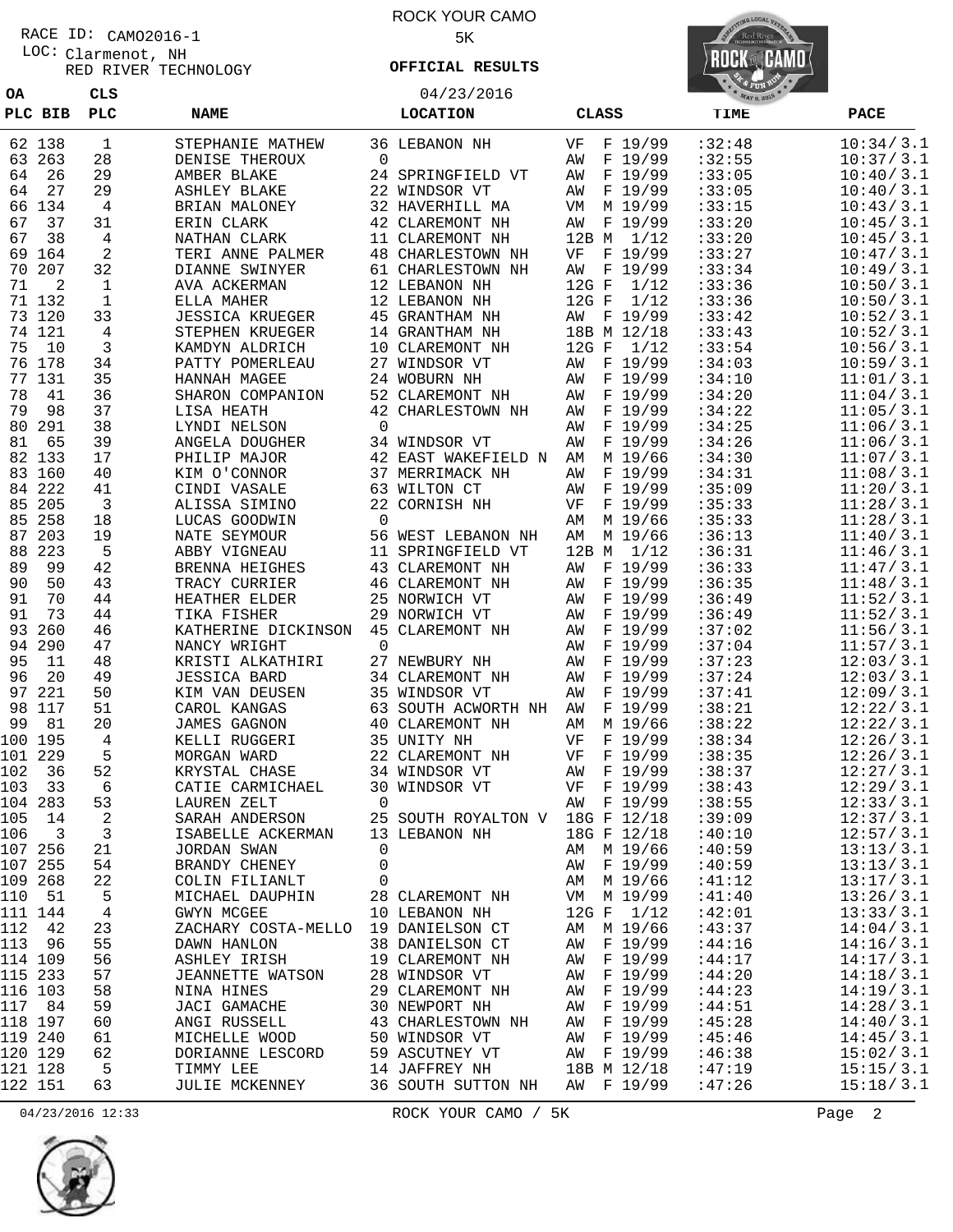Clarmenot, NH LOC: RACE ID: CAMO2016-1

**OA CLS**

RED RIVER TECHNOLOGY

### ROCK YOUR CAMO 5K

**OFFICIAL RESULTS**

04/23/2016



|            | PLC BIB  | PLC                  | <b>NAME</b>                                        |                | <b>LOCATION</b>                      | <b>CLASS</b>                     | TIME             | <b>PACE</b>            |
|------------|----------|----------------------|----------------------------------------------------|----------------|--------------------------------------|----------------------------------|------------------|------------------------|
| 123        | 52       | 64                   | KRISTIE DAVIS                                      |                | 46 UNITY NH                          | AW F 19/99                       | :47:31           | 15:19/3.1              |
| 124 190    |          | 65                   | GEGE ROLLINS-PERRY                                 |                | 49 GRANTHAM NH                       | F 19/99<br>AW                    | :47:45           | 15:24/3.1              |
| 125 219    |          | 5                    | MORGAN TREMBLAY                                    |                | 10 CLAREMONT NH                      | 1/12<br>12G F                    | :48:09           | 15:31/3.1              |
| 126 277    |          | 66                   | CARLY MOSES                                        | 0              |                                      | F 19/99<br>AW                    | :48:43           | 15:42/3.1              |
| 126 276    |          | 66                   | <b>JESSICA CURBIN</b>                              | 0              |                                      | F 19/99<br>AW                    | :48:43           | 15:42/3.1              |
| 128 125    |          | 68                   | NICOLE LAVOIE                                      |                | 30 CLAREMONT NH                      | F 19/99<br>AW                    | :48:57           | 15:47/3.1              |
| 129 126    |          | 6                    | ABIGAIL LEE                                        |                | 10 JAFFREY NH                        | $12G$ F<br>1/12                  | :48:59           | 15:48/3.1              |
| 130        | 35       | 69                   | SARAH CHANDLER                                     |                | 29 CLAREMONT NH                      | F 19/99<br>AW                    | :50:09           | 16:10/3.1              |
| 130 294    |          | 69                   | KENDYL TETREAULT                                   | 0              |                                      | F 19/99<br>AW                    | :50:09           | 16:10/3.1              |
| 132 295    |          | 7                    | KOBERT LOVETT                                      | 0              |                                      | VF<br>F 19/99                    | :52:52           | 17:03/3.1              |
| 132 296    |          | $\overline{7}$       | CHARLENE LOVETT                                    | 0              |                                      | VF<br>F 19/99                    | :52:52           | 17:03/3.1              |
| 134 252    |          | 6                    | BRANDON HENNESSEY                                  | 0              |                                      | 18B M 12/18                      | :53:08           | 17:08/3.1              |
| 135 154    |          | 8                    | JOHN MOODY                                         |                | 32 MARLBOROUGH NH                    | RRM M 19/99                      | :53:13           | 17:10/3.1              |
| 136 218    |          | $\overline{4}$       | MOLLY TREMBLAY                                     |                | 15 CLAREMONT NH                      | 18G F 12/18                      | :53:50           | 17:21/3.1              |
| 137        | 7        | 71                   | REBECCA ADAMS                                      |                | 24 NORTH SPRINGFIEL                  | F 19/99<br>AW                    | :54:02           | 17:25/3.1              |
| 137 245    |          | 71                   | SARAH ZIERFUS                                      |                | 35 NORTH SPRINGFIEL                  | F 19/99<br>AW                    | :54:02           | 17:25/3.1              |
| 139        | 83       | 73                   | <b>JENNIFER GAGNON</b>                             |                | 35 CLAREMONT NH                      | F 19/99<br>AW                    | :54:09           | 17:28 / 3.1            |
| 139 241    |          | 73                   | LAURA WOODS                                        |                | 34 BETHEL VT                         | F 19/99<br>AW                    | :54:09           | 17:28/3.1              |
| 141 270    |          | 75                   | HEATHER IRISH                                      | 0              |                                      | AW F 19/99                       | :54:41           | 17:38/3.1              |
| 141 279    |          | 6                    | PAXTON KNOWLTON                                    | 0              |                                      | $12B$ M<br>1/12                  | :54:41           | 17:38/3.1              |
| 143 111    |          | 76                   | ROBYN JANDEAU                                      |                | 38 S ROYALTON VT                     | F 19/99<br>AW                    | :54:55           | 17:42/3.1              |
| 144 209    |          | $7\phantom{.0}$      | TROY TENNEY                                        |                | 11 CHARLESTOWN NH                    | 12B M 1/12                       | :55:06           | 17:46/3.1              |
| 145 152    |          | 77                   | SHELLY MESSENGER                                   |                | 46 NORTH HAVERHILL                   | F 19/99<br>AW                    | :55:22           | 17:51/3.1              |
| 146 175    |          | 78                   | KATELYNN PIKE                                      |                | 28 BRADFORD VT                       | F 19/99<br>AW                    | :55:24           | 17:52/3.1              |
| 147 251    |          | 79                   | MELISSA HENNESSEY                                  | $\overline{0}$ |                                      | F 19/99<br>AW                    | :55:26           | 17:52/3.1              |
| 148        | 93       | 9                    | BRIANNA HALEY                                      |                | 34 BRADFORD VT                       | VF<br>F 19/99                    | :55:27           | 17:53/3.1              |
| 149 238    |          | 80                   | ELIZABETH WHITE                                    |                | 39 SPRINGFIELD VT                    | AW<br>F 19/99                    | :55:37           | 17:56/3.1              |
| 150        | 250      | 8                    | HUNTER BELL                                        | $\overline{0}$ |                                      | 12B M 1/12                       | :55:47           | 17:59/3.1              |
| 151        | 30<br>43 | 81<br>$\overline{7}$ | CHERYL BROWN                                       |                | 37 CHARLESTOWN NH<br>12 CLAREMONT NH | F 19/99<br>AW<br>$12G$ F<br>1/12 | :55:48<br>:56:23 | 18:00/3.1<br>18:11/3.1 |
| 152<br>153 | 44       | 82                   | <b>JESSICA CRISTINI</b><br><b>JESSICA CRISTINI</b> |                | 12 CLAREMONT NH                      | F 19/99                          | :56:25           | 18:11/3.1              |
| 154 110    |          | 24                   | CHRIS IRISH                                        |                | 52 CLAREMONT NH                      | AW<br>AM M 19/66                 | :56:31           | 18:13/3.1              |
| 155        | 47       | 83                   | TAMMY CURRIER                                      |                | 48 WINSDOR VT                        | F 19/99<br>AW                    | :56:56           | 18:21/3.1              |
| 156 148    |          | 84                   | BERNADETTE MCGUIRE                                 |                | 35 WINDSOR VT                        | F 19/99<br>AW                    | :56:59           | 18:22/3.1              |
| 157 234    |          | 85                   | CHELSEA WEATHERFORD                                |                | 27 CHARLESTOWN NH                    | F 19/99<br>AW                    | :58:13           | 18:46/3.1              |
| 158        | 89       | 25                   | KEVIN GREENWOOD                                    |                | 22 CHARLESTOWN NH                    | AM M 19/66                       | :58:16           | 18:47/3.1              |
| 159 235    |          | 6                    | TIMOTHY WEATHERFORD                                |                | 28 CHARLESTOWN NH                    | M 19/99<br>VM                    | :58:32           | 18:52/3.1              |
| 160        | 257      | 26                   | ALFRED JOHNSON                                     | $\mathbf 0$    |                                      | M 19/66<br>AM                    | :58:38           | 18:54/3.1              |
| 161        | 69       | 27                   | PERRY EATON                                        |                | 48 CLAREMONT NH                      | AM M 19/66                       | :59:06           | 19:03/3.1              |
| 162        | 55       | 2                    | SARAH DELANEY                                      |                | 41 CLAREMONT NH                      | RRF F 19/99                      | :59:09           | 19:04/3.1              |
| 163 216    |          | $\overline{7}$       | MARCEL EATON                                       |                | 17 CLAREMONT NH                      | 18B M 12/18                      | :59:10           | 19:05/3.1              |
| 164 173    |          | 28                   | GREGORY PHAIR                                      |                | 54 LEBANON NH                        | AM M 19/66                       | :59:51           | 19:18/3.1              |
| 165 66     |          | 86                   | DENISE DU CHARME                                   |                | 59 LEBANON NH                        | AW F 19/99                       | :59:56           | 19:20/3.1              |
| 166 150    |          | 29                   | MARK MCGUIRE                                       |                | 53 WINDSOR VT                        | AM M 19/66                       | 1:00:40          | 19:34/3.1              |
| 167 262    |          | 87                   | DARCI POTWIN                                       | 0              |                                      | AW F 19/99                       | 1:01:20          | 19:47/3.1              |
| 168 267    |          | 9                    | LANDEN RANEY                                       | 0              |                                      | 12B M 1/12                       | 1:02:28          | 20:09/3.1              |
| 169 266    |          | 88                   | BROOKLYN RANEY                                     | 0              |                                      | AW F 19/99                       | 1:02:31          | 20:10/3.1              |
| 170        | 53       | 8                    | VAIDA DE ROSA                                      |                | 7 CLAREMONT NH                       | 12G F 1/12                       | 1:03:00          | 20:19/3.1              |
| 171 213    |          | 89                   | JENNIFER TETREAULT                                 |                | 47 CLAREMONT NH                      | AW F 19/99                       | 1:03:15          | 20:24/3.1              |
| 172 217    |          | 90                   | LINDA TREMBLAY                                     |                | 36 CLAREMONT NH                      | AW F 19/99                       | 1:03:18          | 20:25/3.1              |
| 173 179    |          | 91                   | BETH RENAUD                                        |                | 41 SPRINGFIELD VT                    | AW F 19/99                       | 1:03:37          | 20:31/3.1              |
| 174 22     |          | 92                   | JOYCE BESSETTE                                     |                | 70 COLCHESTER VT                     | AW F 19/99                       | 1:04:19          | 20:44/3.1              |
| 175 115    |          | 93                   | NORMA JERRY                                        |                | 67 PLAINFIELD NH                     | AW F 19/99                       | 1:04:20          | 20:45/3.1              |
| 176 297    |          | 94                   | KAITLYNN WOOD                                      | $\overline{0}$ |                                      | AW F 19/99                       | 1:06:13          | 21:21/3.1              |
| 177 116    |          | 30                   | ANTHONY JOHNSON                                    |                | 26 CHARLESTOWN NH                    | AM M 19/66                       | 1:06:14          | 21:21/3.1              |
| 178 145    |          | - 9                  | JULIA MCGEE                                        |                | 7 LEBANON NH                         | 12G F $1/12$                     | 1:06:32          | 21:27/3.1              |
| 179 146    |          | 95                   | KRISTIN MCGEE                                      |                | 42 LEBANON NH                        | AW F 19/99                       | 1:06:34          | 21:28/3.1              |
| 180        | 17       | $7\overline{ }$      | WALTER AYERS                                       |                | 61 SPRINGFIELD VT                    | VM M 19/99                       | 1:07:17          | 21:42/3.1              |
| 181        | 76       | 10                   | LAWSON FONTAINE                                    |                | 5 CLAREMONT NH                       | 12B M 1/12                       | 1:07:18          | 21:42/3.1              |
| 182        | 16       | 96                   | TAMMY AYERS                                        |                | 56 SPRINGFIELD VT                    | AW F 19/99 1:07:21               |                  | 21:43/3.1              |

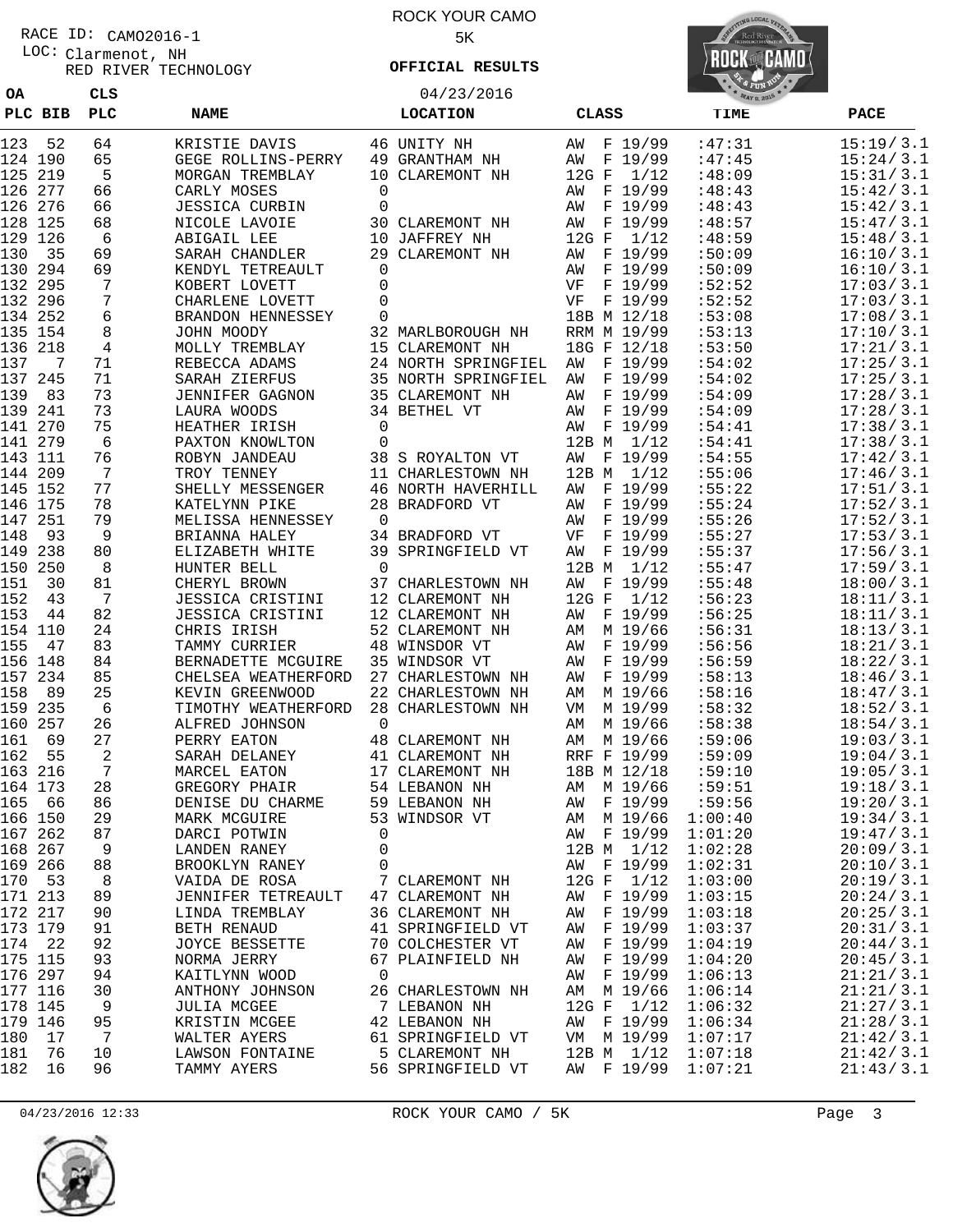**COMPETITORS**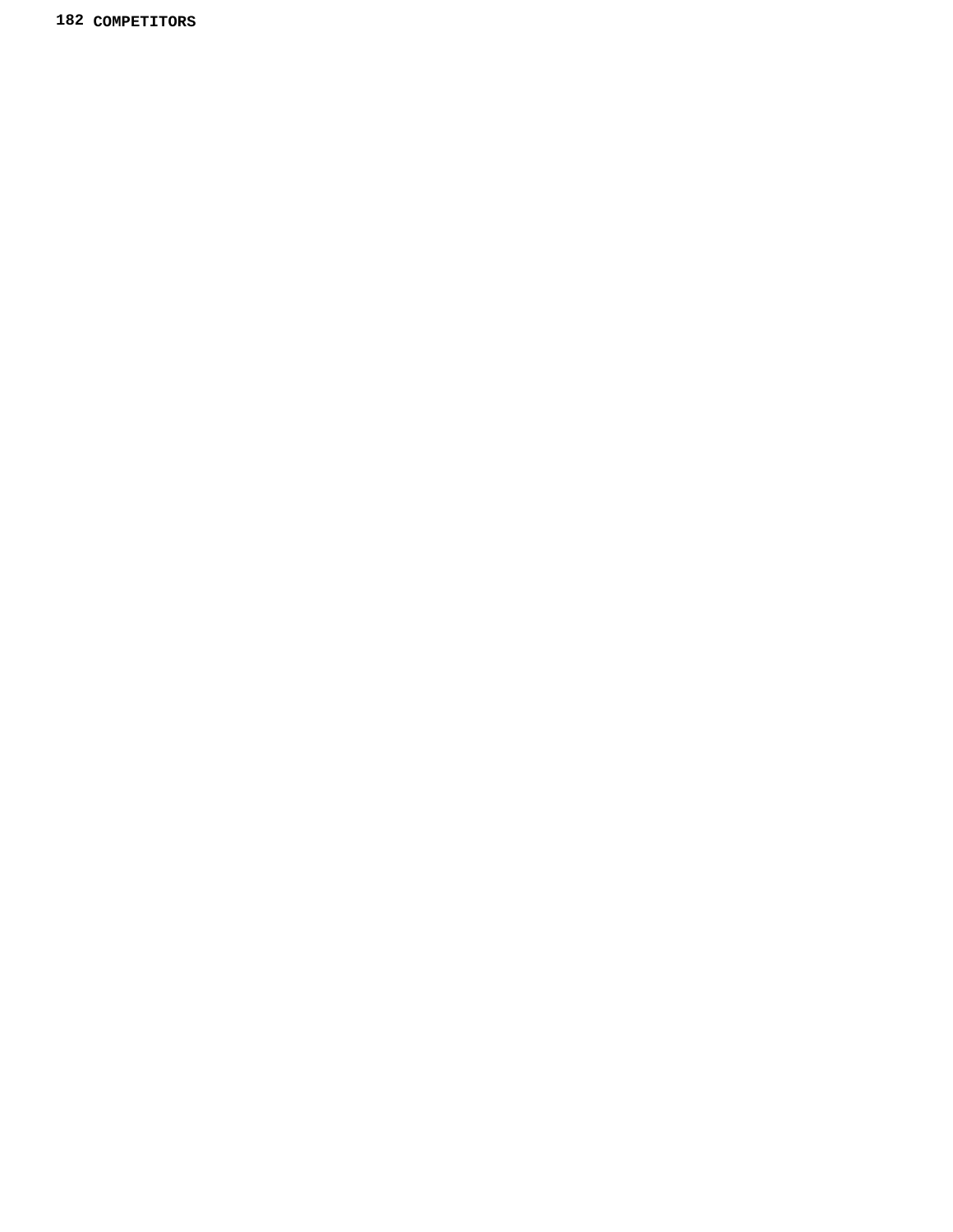## **ROCK YOUR CAMO** 5K



| Clarmenot, NH |                      |                   |                                       | OFFICIAL RESULTS         |         |                              |       |
|---------------|----------------------|-------------------|---------------------------------------|--------------------------|---------|------------------------------|-------|
|               | RED RIVER TECHNOLOGY |                   |                                       | 04/23/2016               |         |                              |       |
| PLC.          |                      | ОA<br>BIB PLC CLS | NAME                                  | AGE/LOCATION/TEAM        | TIME    | <b>MAY 9, 2015</b><br>BEHIND | PACE  |
|               |                      |                   | RED RIVER FEMALE EMPLOYEE             |                          |         |                              |       |
| 1             | 202                  | 28 RRF            | SEYMOUR, LILY                         | 26 LEBANON NH            | : 27:50 | $:$ : 0                      | 8:58  |
| 2             | 55                   | 162 RRF           | DELANEY, SARAH                        | 41 CLAREMONT NH          | :59:09  | :31:19                       | 19:04 |
|               |                      |                   |                                       |                          |         |                              |       |
| 1             | 143                  | 2 RRM             | RED RIVER MALE EMPLOYEE<br>MCGEE, DAN | 43 LEBANON NH            | : 21:56 | $\colon$ $\colon$ 0          | 7:04  |
| 2             | 265                  | 8 RRM             | EATON, MATTHEW                        | 29 NEWPORT NH            | : 23:57 | : 2:01                       | 7:43  |
| 3             | 198                  | 32 RRM            | SAILER, BILL                          | 36 SUNAPEE NH            | : 28:22 | : 6:26                       | 9:09  |
| 4             | 4                    | 34 RRM            | ACKERMAN, RICHARD                     | 42 LEBANON NH            | : 28:45 | : 6:49                       | 9:16  |
| 5             | 157                  | 37 RRM            | NASH, ERIC                            | 31 CLAREMONT NH          | : 28:52 | : 6:56                       | 9:18  |
| б             | 97                   | 51 RRM            | HARDY, GREG                           | 54 MERIDEN NH            | :30:17  | : 8:21                       | 9:46  |
| 7             | 74                   | 53 RRM            | FLANNERY, JOHN                        | 36 CLAREMONT NH          | :30:32  | : 8:36                       | 9:50  |
| 8             | 154                  |                   | 135 RRM MOODY, JOHN                   | 32 MARLBOROUGH NH        | :53:13  | :31:17                       | 17:10 |
|               |                      |                   | Active/Guard/Vet FEMALE               |                          |         |                              |       |
| 1             | 138                  | 62 VF             | MATHEW, STEPHANIE                     | 36 LEBANON NH            | :32:48  | $\colon$ $\colon$ 0          | 10:34 |
| 2             | 164                  | 69 VF             | PALMER, TERI ANNE                     | <b>48 CHARLESTOWN NH</b> | :33:27  | $:$ : 39                     | 10:47 |
| 3             | 205                  | 85 VF             | SIMINO, ALISSA                        | 22 CORNISH NH            | :35:33  | : 2:45                       | 11:28 |
| 4             | 195                  | 100 VF            | RUGGERI, KELLI                        | 35 UNITY NH              | :38:34  | : 5:46                       | 12:26 |
| 5             | 229                  | 101 VF            | WARD, MORGAN                          | 22 CLAREMONT NH          | :38:35  | : 5:47                       | 12:26 |
| 6             | 33                   | 103 VF            | CARMICHAEL, CATIE                     | 30 WINDSOR VT            | :38:43  | : 5:55                       | 12:29 |
| 7             | 295                  | 132 VF            | LOVETT, KOBERT                        |                          | :52:52  | : 20:04                      | 17:03 |
| 7             | 296                  | 132 VF            | LOVETT, CHARLENE                      |                          | :52:52  | : 20:04                      | 17:03 |
| 9             | 93                   | 148 VF            | HALEY, BRIANNA                        | 34 BRADFORD VT           | :55:27  | :22:39                       | 17:53 |
|               |                      |                   | Active/Guard/Vet MEN                  |                          |         |                              |       |
| 1             | 127                  | 24 VM             | LEE, STEPHEN                          | 44 JAFFREY NH            | :27:20  | $: \quad : \quad 0$          | 8:49  |
| 2             | 72                   | 42 VM             | EVANS, SHANE                          | 42 CANAAN NH             | :29:19  | : 1:59                       | 9:27  |
| 3             | 136                  | 50 VM             | MARTIN, ALTON                         | 41 CHARLESTOWN NH        | :30:15  | : 2:55                       | 9:45  |
| 4             | 134                  | 66 VM             | MALONEY, BRIAN                        | 32 HAVERHILL MA          | :33:15  | : 5:55                       | 10:43 |
| 5             | 51                   | 110 VM            | DAUPHIN, MICHAEL                      | 28 CLAREMONT NH          | :41:40  | :14:20                       | 13:26 |
| 6             | 235                  | 159 VM            | WEATHERFORD, TIMOTHY                  | 28 CHARLESTOWN NH        | :58:32  | :31:12                       | 18:52 |
| 7             | 17                   | 180 VM            | AYERS, WALTER                         | 61 SPRINGFIELD VT        | 1:07:17 | :39:57                       | 21:42 |
|               |                      |                   | GIRLS 12 AND UNDER                    |                          |         |                              |       |
| 1             | 2                    | 71 12G            | ACKERMAN, AVA                         | 12 LEBANON NH            | :33:36  | $: \quad : \quad 0$          | 10:50 |
| 1             | 132                  | 71 12G            | MAHER, ELLA                           | 12 LEBANON NH            | :33:36  | $: \quad : \quad 0$          | 10:50 |
| 3             | 10                   | 75 12G            | ALDRICH, KAMDYN                       | 10 CLAREMONT NH          | :33:54  | $\mathbf{L}$<br>:18          | 10:56 |
| 4             | 144                  | 111 12G           | MCGEE, GWYN                           | 10 LEBANON NH            | :42:01  | : 8:25                       | 13:33 |
| 5             | 219                  | 125 12G           | TREMBLAY, MORGAN                      | 10 CLAREMONT NH          | :48:09  | : 14:33                      | 15:31 |
| 6             | 126                  | 129 12G           | LEE, ABIGAIL                          | 10 JAFFREY NH            | :48:59  | :15:23                       | 15:48 |
| 7             | 43                   | 152 12G           | CRISTINI, JESSICA                     | 12 CLAREMONT NH          | :56:23  | :22:47                       | 18:11 |
| 8             | 53                   | 170 12G           | DE ROSA, VAIDA                        | 7 CLAREMONT NH           | 1:03:00 | : 29:24                      | 20:19 |

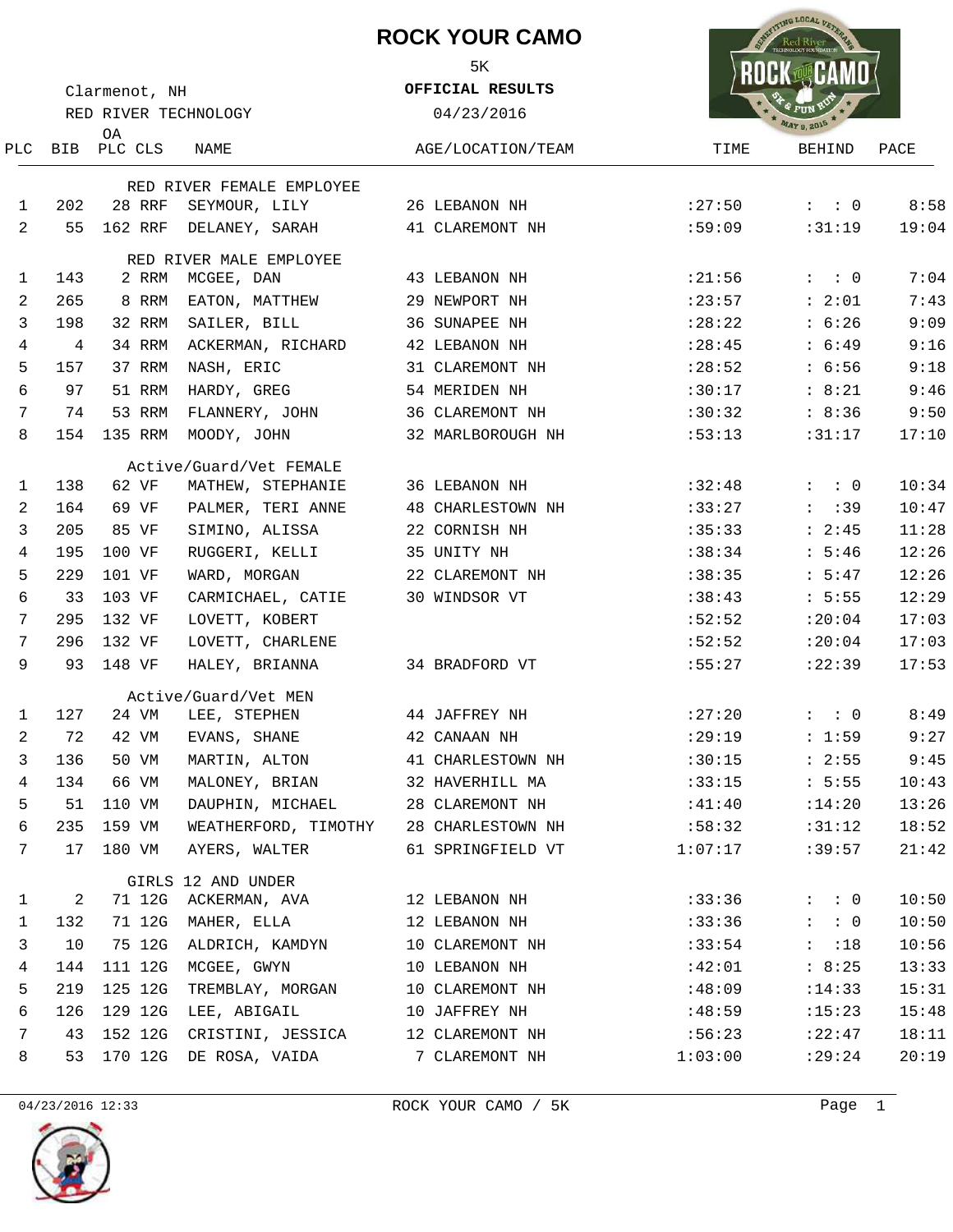|            |                                       |             |                                    | <b>ROCK YOUR CAMO</b><br>5K<br>OFFICIAL RESULTS |         | NG LOCAL VET        |       |
|------------|---------------------------------------|-------------|------------------------------------|-------------------------------------------------|---------|---------------------|-------|
|            | Clarmenot, NH<br>RED RIVER TECHNOLOGY |             |                                    | 04/23/2016                                      |         |                     |       |
|            |                                       | 0A          |                                    |                                                 |         |                     |       |
| <b>PLC</b> |                                       | BIB PLC CLS | NAME                               | AGE/LOCATION/TEAM                               | TIME    | BEHIND              | PACE  |
| 9          | 145                                   | 178 12G     | GIRLS 12 AND UNDER<br>MCGEE, JULIA | 7 LEBANON NH                                    | 1:06:32 | :32:56              | 21:27 |
|            |                                       |             | BOYS 12 AND UNDER                  |                                                 |         |                     |       |
| 1          | 5                                     | 18 12B      | ADAMS, CHASE                       | 11 PLAINFIELD NH                                | :26:12  | $: \quad : \quad 0$ | 8:27  |
| 2          | 147                                   | 25 12B      | MCGEE, WILL                        | 12 LEBANON NH                                   | : 27:33 | : 1:21              | 8:53  |
| 3          | 137                                   | 48 12B      | MARTIN, BRYSON                     | 10 CHARLESTOWN NH                               | : 29:47 | : 3:35              | 9:36  |
| 4          | 38                                    | 67 12B      | CLARK, NATHAN                      | 11 CLAREMONT NH                                 | :33:20  | : 7:08              | 10:45 |
| 5          | 223                                   | 88 12B      | VIGNEAU, ABBY                      | 11 SPRINGFIELD VT                               | :36:31  | :10:19              | 11:46 |
| 6          | 279                                   | 141 12B     | KNOWLTON, PAXTON                   |                                                 | :54:41  | : 28:29             | 17:38 |
| 7          | 209                                   | 144 12B     | TENNEY, TROY                       | 11 CHARLESTOWN NH                               | :55:06  | : 28:54             | 17:46 |
| 8          | 250                                   | 150 12B     | BELL, HUNTER                       |                                                 | :55:47  | : 29:35             | 17:59 |
| 9          | 267                                   | 168 12B     | RANEY, LANDEN                      |                                                 | 1:02:28 | :36:16              | 20:09 |
| 10         | 76                                    | 181 12B     | FONTAINE, LAWSON                   | 5 CLAREMONT NH                                  | 1:07:18 | :41:06              | 21:42 |
| 1          | 158                                   |             | GIRLS 12-18<br>61 18G NOWELL, LENA | 13 LEBANON NH                                   | :32:44  | $: \quad : \quad 0$ | 10:33 |
| 2          | 14                                    | 105 18G     | ANDERSON, SARAH                    | 25 SOUTH ROYALTON VT                            | :39:09  | : 6:25              | 12:37 |
| 3          | 3                                     | 106 18G     | ACKERMAN, ISABELLE                 | 13 LEBANON NH                                   | :40:10  | : 7:26              | 12:57 |
| 4          | 218                                   | 136 18G     | TREMBLAY, MOLLY                    | 15 CLAREMONT NH                                 | :53:50  | :21:06              | 17:21 |
|            |                                       |             | BOYS 12-18                         |                                                 |         |                     |       |
| 1          | 162                                   | 4 18B       | OSGOOD, NOAH                       | 13 CLAREMONT NH                                 | :23:17  | $: \quad : \quad 0$ | 7:30  |
| 2          | 6                                     | 26 18B      | ADAMS, GRIFFIN                     | 14 PLAINFIELD NH                                | : 27:46 | : 4:29              | 8:57  |
| 3          | 286                                   | 35 18B      | WORRALL, TREVOR                    |                                                 | : 28:48 | : 5:31              | 9:17  |
| 4          | 121                                   | 74 18B      | KRUEGER, STEPHEN                   | 14 GRANTHAM NH                                  | :33:43  | :10:26              | 10:52 |
| 5          | 128                                   | 121 18B     | LEE, TIMMY                         | 14 JAFFREY NH                                   | :47:19  | : 24:02             | 15:15 |
| 6          | 252                                   |             | 134 18B HENNESSEY, BRANDON         |                                                 | :53:08  | :29:51              | 17:08 |
| 7          | 216                                   |             | 163 18B EATON, MARCEL              | 17 CLAREMONT NH                                 | :59:10  | :35:53              | 19:05 |
|            |                                       |             | ADULT WOMEN                        |                                                 |         |                     |       |
| 1          | 269                                   | 11 AW       | ROCCHI, CATHERINE                  |                                                 | : 24:23 | $:$ : 0             | 7:51  |
| 2          | 247                                   | 12 AW       | ZULLO, AMY                         | 40 NEWPORT NH                                   | : 24:35 | $:$ :12             | 7:55  |
| 3          | 106                                   | 19 AW       | HOLDEN, JILLIAN                    | 34 SPRINGFIELD VT                               | :26:19  | : 1:56              | 8:29  |
| 4          | 25                                    | 20 AW       | BIRON, CLAUDIA                     | 17 NEWPORT NH                                   | : 26:35 | : 2:12              | 8:34  |
| 5          | 100                                   | 21 AW       | HENDRICK, MARCI                    | 37 EAST WAKEFIELD NH                            | :26:38  | : 2:15              | 8:35  |
| 6          | 287                                   | 22 AW       | GLOVER, SARA                       | 37 CLAREMONT NH                                 | :26:59  | : 2:36              | 8:42  |
| 7          | 289                                   | 27 AW       | DECOTEAU, KRYSTAL                  | 26 CLAREMONT NH                                 | : 27:49 | : 3:26              | 8:58  |
| 8          | 282                                   | 29 AW       | HARDY, JASMINE                     |                                                 | :28:12  | : 3:49              | 9:05  |
| 9          | 156                                   | 31 AW       | MURPHY, MELISSA                    | 31 CHARLESTOWN NH                               | :28:21  | : 3:58              | 9:08  |
| 10         | 242                                   | 33 AW       | WRIGHT, KAREN                      | 36 SOUTH STRAFFORD VT                           | : 28:30 | : 4:07              | 9:11  |
| 11         | 113                                   | 36 AW       | JERRY, KARRIE                      | 42 NEW YORK NY                                  | : 28:49 | : 4:26              | 9:17  |
| 12         | 155                                   | 37 AW       | MOWER, DAIL                        | 28 CLAREMONT NH                                 | : 28:52 | : 4:29              | 9:18  |



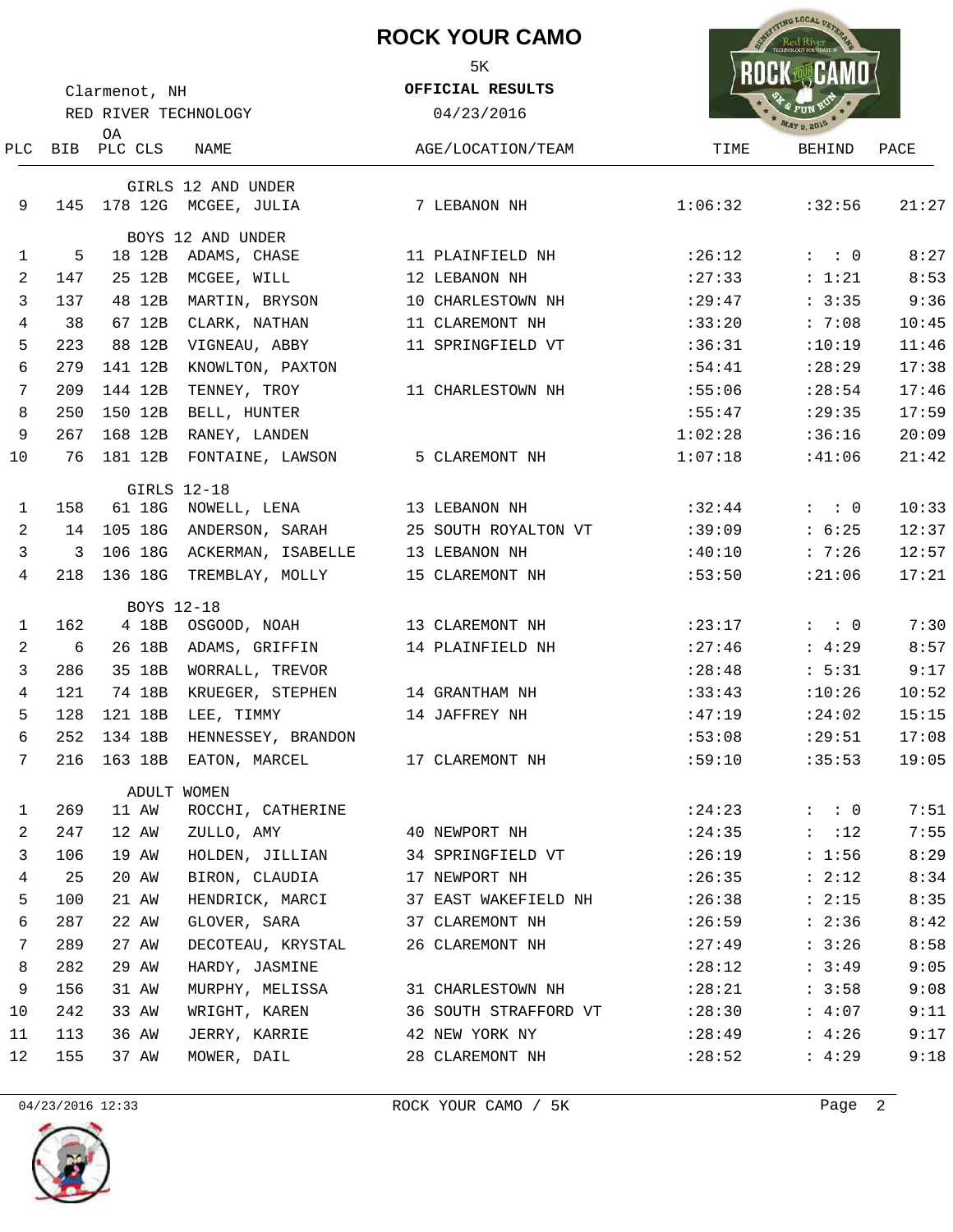## **ROCK YOUR CAMO**



**OFFICIAL RESULTS**



| Clarmenot, NH |              |                       |                      | OFFICIAL RESULTS     |                    |        |       |  |  |
|---------------|--------------|-----------------------|----------------------|----------------------|--------------------|--------|-------|--|--|
|               |              | RED RIVER TECHNOLOGY  |                      | 04/23/2016           | <b>MAY 9, 2015</b> |        |       |  |  |
|               |              | 0A<br>PLC BIB PLC CLS | NAME                 | AGE/LOCATION/TEAM    | TIME               | BEHIND | PACE  |  |  |
|               |              |                       | ADULT WOMEN          |                      |                    |        |       |  |  |
| 13            | 91           | 39 AW                 | GUYETTE, LINDSEY     | 32 MARLOW NH         | :29:08             | : 4:45 | 9:23  |  |  |
| 13            | 230          | 39 AW                 | WARNER, HAYLEY       | 30 NELSON NH         | :29:08             | : 4:45 | 9:23  |  |  |
| 15            | $\mathbf{1}$ | 41 AW                 | ACKERMAN, AMY        | 42 LEBANON NH        | :29:12             | : 4:49 | 9:25  |  |  |
| 16            | 18           | 43 AW                 | AYOTTE, KELLY        | 48 NASHUA NH         | :29:22             | : 4:59 | 9:28  |  |  |
| 17            | 284          | 46 AW                 | DUFFETT, MICHELLE    | 28 CLAREMONT NH      | : 29:33            | : 5:10 | 9:31  |  |  |
| 18            | 85           | 47 AW                 | GORDON, REBECCA      | 59 CLAREMONT NH      | :29:39             | : 5:16 | 9:33  |  |  |
| 19            | 130          | 49 AW                 | LOPEZ, GISELLE       | 24 SOUTH ROYALTON VT | : 29:57            | : 5:34 | 9:39  |  |  |
| 20            | 108          | 51 AW                 | HOUDE HARDY, JUDY    | 52 MERIDEN NH        | :30:17             | : 5:54 | 9:46  |  |  |
| 21            | 201          | 53 AW                 | SCHUCART, JORDAN     | 25 CLAREMONT NH      | :30:32             | : 6:09 | 9:50  |  |  |
| 22            | 167          | 55 AW                 | PETSCHKE, KATRINA    | 33 WINDSOR VT        | :30:45             | : 6:22 | 9:55  |  |  |
| 23            | 208          | 56 AW                 | TAKES, ALICIA        | 27 CHARLESTOWN NH    | :30:57             | : 6:34 | 9:59  |  |  |
| 24            | 34           | 57 AW                 | CATTABRIGA, DEBBIE   | 46 NEWPORT NH        | :31:13             | : 6:50 | 10:04 |  |  |
| 25            | 193          | 58 AW                 | RUEL, SHERRIE        | 46 ENFIELD NH        | :31:34             | : 7:11 | 10:10 |  |  |
| 26            | 80           | 59 AW                 | FREDERICK, CHRISTINE | 43 CLAREMONT NH      | :31:38             | : 7:15 | 10:12 |  |  |
| 27            | 101          | 60 AW                 | HILL, SAMANTHA       | 41 CROYDON NH        | :31:47             | : 7:24 | 10:15 |  |  |
| 28            | 263          | 63 AW                 | THEROUX, DENISE      |                      | :32:55             | : 8:32 | 10:37 |  |  |
| 29            | 26           | 64 AW                 | BLAKE, AMBER         | 24 SPRINGFIELD VT    | :33:05             | : 8:42 | 10:40 |  |  |
| 29            | 27           | 64 AW                 | BLAKE, ASHLEY        | 22 WINDSOR VT        | :33:05             | : 8:42 | 10:40 |  |  |
| 31            | 37           | 67 AW                 | CLARK, ERIN          | 42 CLAREMONT NH      | :33:20             | : 8:57 | 10:45 |  |  |
| 32            | 207          | 70 AW                 | SWINYER, DIANNE      | 61 CHARLESTOWN NH    | :33:34             | : 9:11 | 10:49 |  |  |
| 33            | 120          | 73 AW                 | KRUEGER, JESSICA     | 45 GRANTHAM NH       | :33:42             | : 9:19 | 10:52 |  |  |
| 34            | 178          | 76 AW                 | POMERLEAU, PATTY     | 27 WINDSOR VT        | :34:03             | : 9:40 | 10:59 |  |  |
| 35            | 131          | 77 AW                 | MAGEE, HANNAH        | 24 WOBURN NH         | :34:10             | : 9:47 | 11:01 |  |  |
| 36            | 41           | 78 AW                 | COMPANION, SHARON    | 52 CLAREMONT NH      | :34:20             | : 9:57 | 11:04 |  |  |
| 37            | 98           | 79 AW                 | HEATH, LISA          | 42 CHARLESTOWN NH    | :34:22             | : 9:59 | 11:05 |  |  |
| 38            | 291          | 80 AW                 | NELSON, LYNDI        |                      | :34:25             | :10:02 | 11:06 |  |  |
| 39            | 65           | 81 AW                 | DOUGHER, ANGELA      | 34 WINDSOR VT        | :34:26             | :10:03 | 11:06 |  |  |
| 40            | 160          | 83 AW                 | O'CONNOR, KIM        | 37 MERRIMACK NH      | :34:31             | :10:08 | 11:08 |  |  |
| 41            | 222          | 84 AW                 | VASALE, CINDI        | 63 WILTON CT         | :35:09             | :10:46 | 11:20 |  |  |
| 42            | 99           | 89 AW                 | HEIGHES, BRENNA      | 43 CLAREMONT NH      | :36:33             | :12:10 | 11:47 |  |  |
| 43            | 50           | 90 AW                 | CURRIER, TRACY       | 46 CLAREMONT NH      | :36:35             | :12:12 | 11:48 |  |  |
| 44            | 70           | 91 AW                 | ELDER, HEATHER       | 25 NORWICH VT        | :36:49             | :12:26 | 11:52 |  |  |
| 44            | 73           | 91 AW                 | FISHER, TIKA         | 29 NORWICH VT        | :36:49             | :12:26 | 11:52 |  |  |
| 46            | 260          | 93 AW                 | DICKINSON, KATHERINE | 45 CLAREMONT NH      | :37:02             | :12:39 | 11:56 |  |  |
| 47            | 290          | 94 AW                 | WRIGHT, NANCY        |                      | :37:04             | :12:41 | 11:57 |  |  |
| 48            | 11           | 95 AW                 | ALKATHIRI, KRISTI    | 27 NEWBURY NH        | :37:23             | :13:00 | 12:03 |  |  |
| 49            | 20           | 96 AW                 | BARD, JESSICA        | 34 CLAREMONT NH      | :37:24             | :13:01 | 12:03 |  |  |
| 50            | 221          | 97 AW                 | VAN DEUSEN, KIM      | 35 WINDSOR VT        | :37:41             | :13:18 | 12:09 |  |  |
| 51            | 117          | 98 AW                 | KANGAS, CAROL        | 63 SOUTH ACWORTH NH  | :38:21             | :13:58 | 12:22 |  |  |

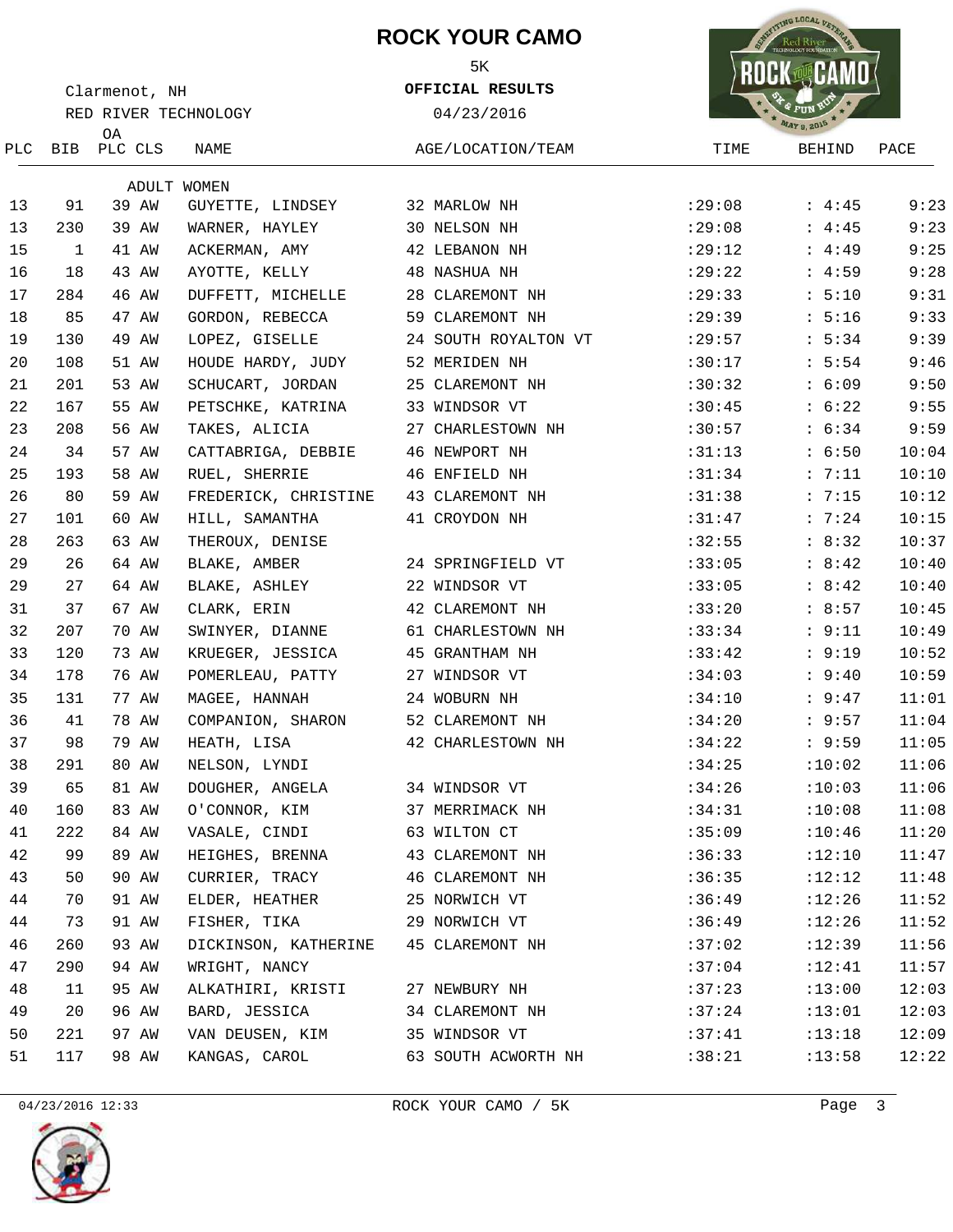# **ROCK YOUR CAMO**

5K

**OFFICIAL RESULTS**



| Clarmenot, NH |                      |                   |                      | OFFICIAL RESULTS      |                    |               |       |  |  |
|---------------|----------------------|-------------------|----------------------|-----------------------|--------------------|---------------|-------|--|--|
|               | RED RIVER TECHNOLOGY |                   |                      | 04/23/2016            | <b>MAY 9, 2015</b> |               |       |  |  |
| PLC           |                      | 0A<br>BIB PLC CLS | NAME                 | AGE/LOCATION/TEAM     | TIME               | <b>BEHIND</b> | PACE  |  |  |
|               |                      |                   | ADULT WOMEN          |                       |                    |               |       |  |  |
| 52            | 36                   | 102 AW            | CHASE, KRYSTAL       | 34 WINDSOR VT         | :38:37             | : 14:14       | 12:27 |  |  |
| 53            | 283                  | 104 AW            | ZELT, LAUREN         |                       | :38:55             | :14:32        | 12:33 |  |  |
| 54            | 255                  | 107 AW            | CHENEY, BRANDY       |                       | :40:59             | :16:36        | 13:13 |  |  |
| 55            | 96                   | 113 AW            | HANLON, DAWN         | 38 DANIELSON CT       | :44:16             | :19:53        | 14:16 |  |  |
| 56            | 109                  | 114 AW            | IRISH, ASHLEY        | 19 CLAREMONT NH       | :44:17             | :19:54        | 14:17 |  |  |
| 57            | 233                  | 115 AW            | WATSON, JEANNETTE    | 28 WINDSOR VT         | :44:20             | :19:57        | 14:18 |  |  |
| 58            | 103                  | 116 AW            | HINES, NINA          | 29 CLAREMONT NH       | :44:23             | :20:00        | 14:19 |  |  |
| 59            | 84                   | 117 AW            | GAMACHE, JACI        | 30 NEWPORT NH         | :44:51             | :20:28        | 14:28 |  |  |
| 60            | 197                  | 118 AW            | RUSSELL, ANGI        | 43 CHARLESTOWN NH     | :45:28             | :21:05        | 14:40 |  |  |
| 61            | 240                  | 119 AW            | WOOD, MICHELLE       | 50 WINDSOR VT         | :45:46             | : 21:23       | 14:45 |  |  |
| 62            | 129                  | 120 AW            | LESCORD, DORIANNE    | 59 ASCUTNEY VT        | :46:38             | :22:15        | 15:02 |  |  |
| 63            | 151                  | 122 AW            | MCKENNEY, JULIE      | 36 SOUTH SUTTON NH    | :47:26             | :23:03        | 15:18 |  |  |
| 64            | 52                   | 123 AW            | DAVIS, KRISTIE       | 46 UNITY NH           | :47:31             | :23:08        | 15:19 |  |  |
| 65            | 190                  | 124 AW            | ROLLINS-PERRY, GEGE  | 49 GRANTHAM NH        | :47:45             | : 23:22       | 15:24 |  |  |
| 66            | 277                  | 126 AW            | MOSES, CARLY         |                       | :48:43             | : 24:20       | 15:42 |  |  |
| 66            | 276                  | 126 AW            | CURBIN, JESSICA      |                       | :48:43             | : 24:20       | 15:42 |  |  |
| 68            | 125                  | 128 AW            | LAVOIE, NICOLE       | 30 CLAREMONT NH       | :48:57             | :24:34        | 15:47 |  |  |
| 69            | 35                   | 130 AW            | CHANDLER, SARAH      | 29 CLAREMONT NH       | :50:09             | : 25:46       | 16:10 |  |  |
| 69            | 294                  | 130 AW            | TETREAULT, KENDYL    |                       | :50:09             | : 25:46       | 16:10 |  |  |
| 71            | 7                    | 137 AW            | ADAMS, REBECCA       | 24 NORTH SPRINGFIELD  | :54:02             | :29:39        | 17:25 |  |  |
| 71            | 245                  | 137 AW            | ZIERFUS, SARAH       | 35 NORTH SPRINGFIELD  | :54:02             | :29:39        | 17:25 |  |  |
| 73            | 83                   | 139 AW            | GAGNON, JENNIFER     | 35 CLAREMONT NH       | :54:09             | : 29:46       | 17:28 |  |  |
| 73            | 241                  | 139 AW            | WOODS, LAURA         | 34 BETHEL VT          | :54:09             | :29:46        | 17:28 |  |  |
| 75            | 270                  | 141 AW            | IRISH, HEATHER       |                       | :54:41             | :30:18        | 17:38 |  |  |
| 76            | 111                  | 143 AW            | JANDEAU, ROBYN       | 38 S ROYALTON VT      | :54:55             | :30:32        | 17:42 |  |  |
| 77            | 152                  | 145 AW            | MESSENGER, SHELLY    | 46 NORTH HAVERHILL NH | :55:22             | :30:59        | 17:51 |  |  |
| 78            |                      | 175 146 AW        | PIKE, KATELYNN       | 28 BRADFORD VT        | :55:24             | :31:01        | 17:52 |  |  |
| 79            | 251                  | 147 AW            | HENNESSEY, MELISSA   |                       | :55:26             | :31:03        | 17:52 |  |  |
| 80            | 238                  | 149 AW            | WHITE, ELIZABETH     | 39 SPRINGFIELD VT     | :55:37             | :31:14        | 17:56 |  |  |
| 81            | 30                   | 151 AW            | BROWN, CHERYL        | 37 CHARLESTOWN NH     | :55:48             | :31:25        | 18:00 |  |  |
| 82            | 44                   | 153 AW            | CRISTINI, JESSICA    | 12 CLAREMONT NH       | :56:25             | :32:02        | 18:11 |  |  |
| 83            | 47                   | 155 AW            | CURRIER, TAMMY       | 48 WINSDOR VT         | :56:56             | :32:33        | 18:21 |  |  |
| 84            | 148                  | 156 AW            | MCGUIRE, BERNADETTE  | 35 WINDSOR VT         | :56:59             | :32:36        | 18:22 |  |  |
| 85            | 234                  | 157 AW            | WEATHERFORD, CHELSEA | 27 CHARLESTOWN NH     | :58:13             | :33:50        | 18:46 |  |  |
| 86            | 66                   | 165 AW            | DU CHARME, DENISE    | 59 LEBANON NH         | :59:56             | :35:33        | 19:20 |  |  |
| 87            | 262                  | 167 AW            | POTWIN, DARCI        |                       | 1:01:20            | :36:57        | 19:47 |  |  |
| 88            | 266                  | 169 AW            | RANEY, BROOKLYN      |                       | 1:02:31            | :38:08        | 20:10 |  |  |
| 89            | 213                  | 171 AW            | TETREAULT, JENNIFER  | 47 CLAREMONT NH       | 1:03:15            | :38:52        | 20:24 |  |  |
| 90            | 217                  | 172 AW            | TREMBLAY, LINDA      | 36 CLAREMONT NH       | 1:03:18            | :38:55        | 20:25 |  |  |
|               |                      |                   |                      |                       |                    |               |       |  |  |